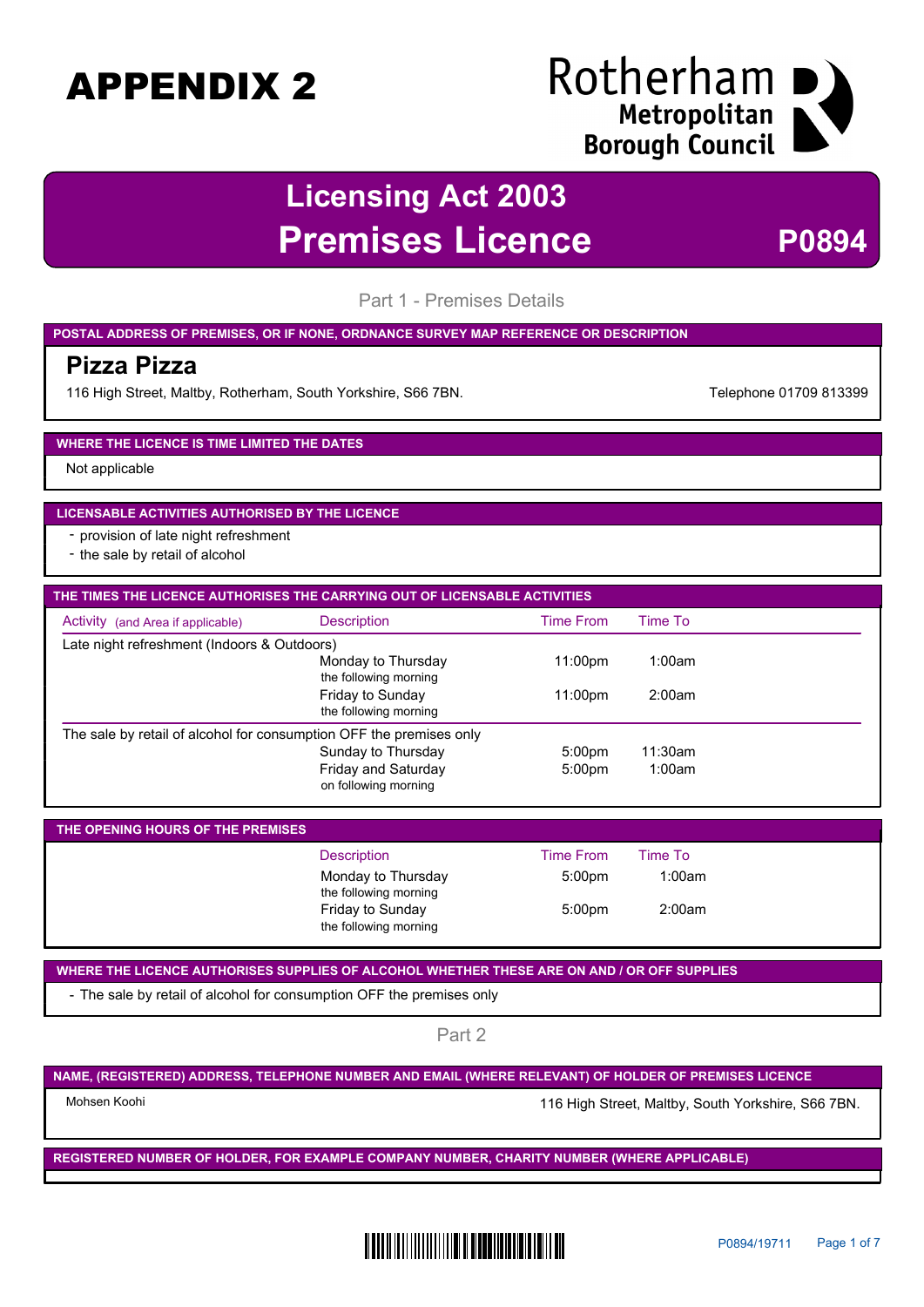# Rotherham I Bource Histric<br>
Borough Council

### **Licensing Act 2003 Premises Licence P0894**

**NAME, ADDRESS AND TELEPHONE NUMBER OF DESIGNATED PREMISES SUPERVISOR WHERE THE PREMISES LICENCE AUTHORISES THE SUPPLY OF ALCOHOL**

Mohsen KOOHI 116 High Street, Maltby, South Yorkshire, S66 7BN.

**PERSONAL LICENCE NUMBER AND ISSUING AUTHORITY OF PERSONAL LICENCE HELD BY DESIGNATED PREMISES SUPERVISOR WHERE THE PREMISES LICENCE AUTHORISES FOR THE SUPPLY OF ALCOHOL**

Licence No. RM2287 and South and Supervisors and Issued by Rotherham

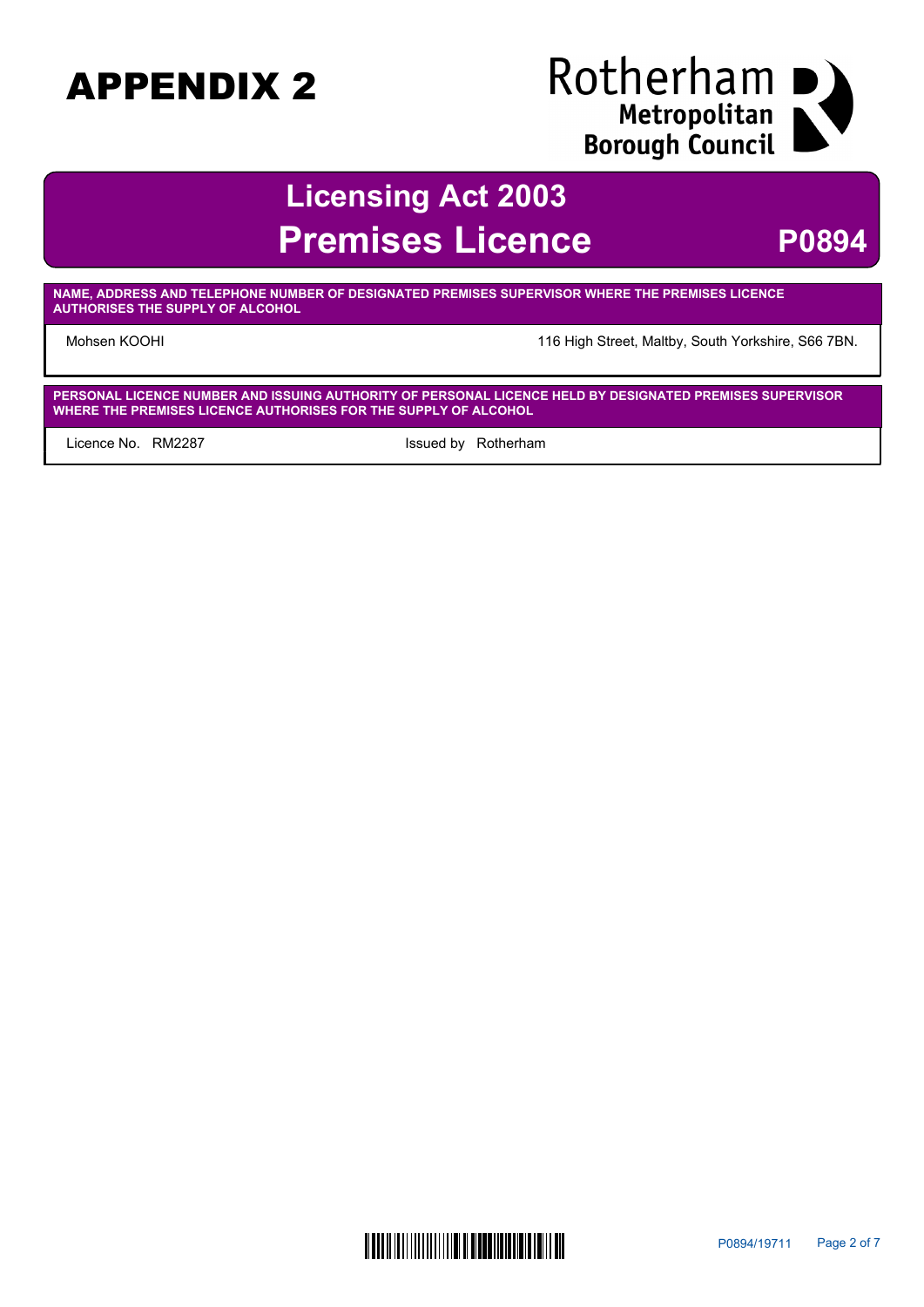### Rotherham Metropolitan **Borough Council**

## **Licensing Act 2003 Premises Licence <b>P0894**

#### **ANNEXES**

### **Annex 1 - Mandatory Conditions**

- 1 No supply of alcohol may be made under the premises licence
	- a) At a time when there is no designated premises supervisor in respect of the premises licence, or
	- b) At a time when the designated premises supervisor does not hold a personal licence or his personal licence is suspended.
- 2 Every supply of alcohol under the premises licence must be made or authorised by a person who holds a personal licence.
- 3 The premises licence holder shall ensure that an age verification policy applies to the premises in relation to the sale or supply of alcohol.

The policy must require individuals who appear to the responsible person to be under 18 years of age (or such older age as may be specified in the policy) to produce on request, before being served alcohol, identification bearing their photograph, date of birth and a holographic mark.

### **Annex 2 - Conditions consistent with Operating Schedule**

### **General**

### - **Prevention of Crime and Disorder**

- 2 The licence holder shall ensure that sales of alcohol for delivery will only be made with a food order of £6.00 or more.
- 3 The licence holder shall ensure that any delivered sales of alcohol are limited to 4 bottles or cans of up to 1 pint in total volume or 1 bottle over 1 pint in total volume.
- 4 The licence holder shall ensure that that all staff involved in the sale of alcohol receive training on customer relations, and in particular how to deal with abusive/violent customers.
- 5 The licence holder shall ensure that they are a member of Rotherham Licence Watch Scheme.
- 6 The licence holder shall ensure that CCTV cameras are installed to cover all entrances, exits and public areas.
- 7 The licence holder shall ensure that orders for sales of alcohol to be delivered are not accepted unless a telephone number is displayed on the telephone system at the premises at the time the order is made.
- 8 The licence holder shall ensure that all deliveries of orders containing alcohol are made from within a delivery van and will not be delivered to the door of any customer.
- 9 The licence holder shall ensure that all sales and deliveries of items ordered are

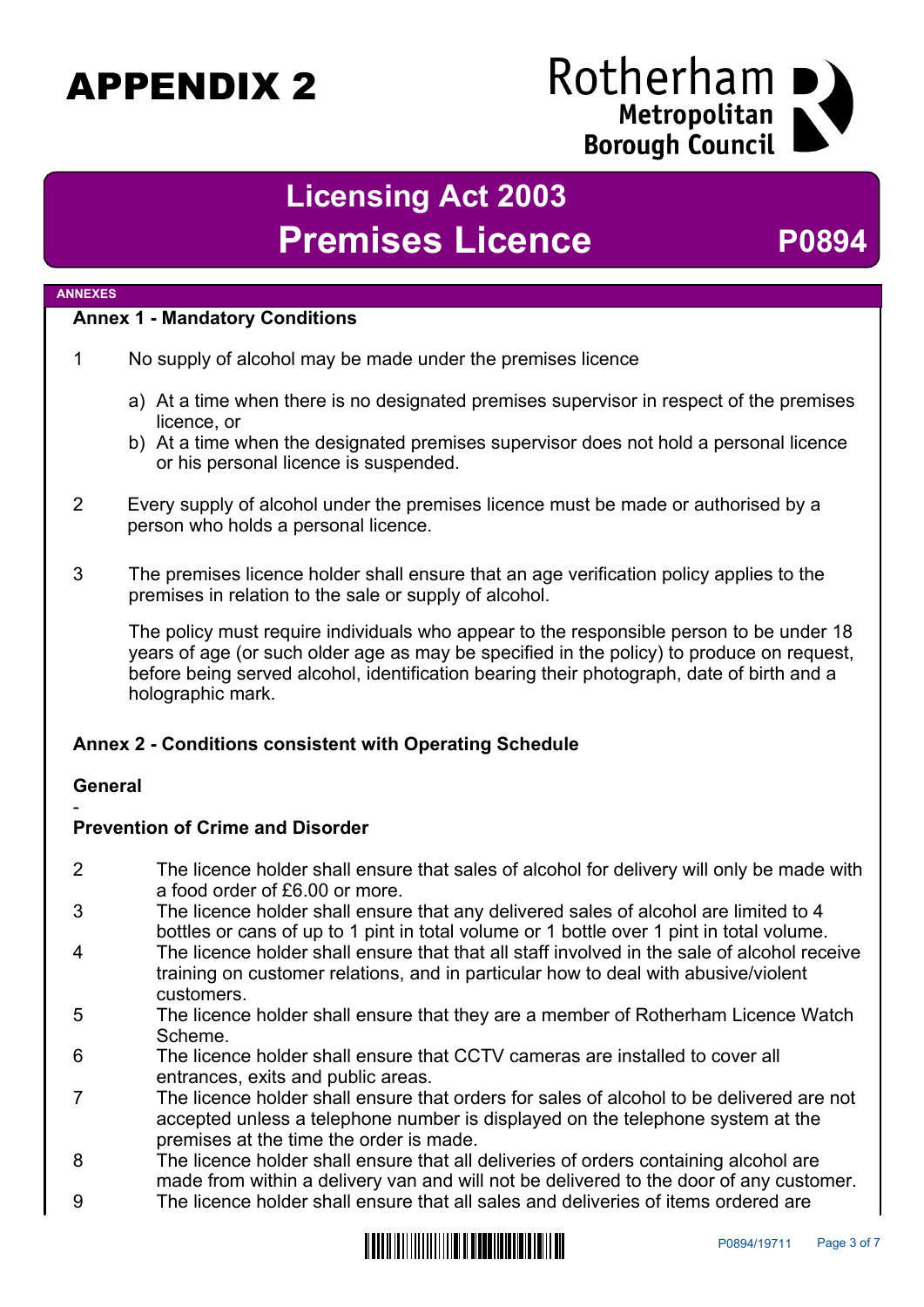### Rotherham I Metropolitan **Borough Council**

### **Licensing Act 2003 Premises Licence <b>P0894**

| <b>ANNEXES</b> continued |                                                                                                                                                                                                                                                                                                                                                                          |
|--------------------------|--------------------------------------------------------------------------------------------------------------------------------------------------------------------------------------------------------------------------------------------------------------------------------------------------------------------------------------------------------------------------|
| 10 <sup>°</sup>          | subject to the provision of the production of appropriate items of identification to<br>establish a persons age where it is suspected that a person maybe under 25.<br>The licence holder shall ensure that all menus and promotional literature relating to<br>delivery of alcohol set out the requirements of the customer before any sale or delivery<br>can be made. |
| 11                       | The licence holder shall ensure that no products containing alcohol are displayed in<br>the fast food outlet.                                                                                                                                                                                                                                                            |
| 12                       | The licence holder shall ensure that no promotional offers on prices of alcohol are<br>offered for delivery with takeaway food.                                                                                                                                                                                                                                          |
| 13                       | The licence holder shall ensure that all deliveries of alcohol are made in vehicles<br>approved, by the licensing representative for South Yorkshire Police for the purpose of<br>the deliveries.                                                                                                                                                                        |
| 14                       | The licence holder shall ensure that CCTV cameras, approved by the licensing<br>representative for South Yorkshire Police are fitted to all delivery vehicles to capture<br>the image of persons taking delivery of alcoholic products.                                                                                                                                  |
| 15                       | The licence holder shall ensure that images captured on CCTV in vehicles are stored<br>for 31 days and made available to a Police Officer upon request.                                                                                                                                                                                                                  |
| 16                       | The licence holder shall ensure that telephone orders for alcohol (with food) after<br>23.00 hours include the name, address, time, date and age recorded on the order<br>form.                                                                                                                                                                                          |
| <b>Public Safety</b>     |                                                                                                                                                                                                                                                                                                                                                                          |
| 17                       | The licence holder shall ensure that all deliveries of orders containing alcoholic<br>products to customers are made only using designated delivery vans.                                                                                                                                                                                                                |
| 1 O                      | The license holder aboll ensure that staff hove adoquate training (including first aid) to                                                                                                                                                                                                                                                                               |

- 18 The licence holder shall ensure that staff have adequate training (including first aid) to secure the safety of the premises and its patrons.
- 19 The licence holder shall ensure that there is regular testing and certification of fire fighting equipment and systems pertinent to safety.

### **Prevention of Public Nuisance**

- 20 The licence holder shall ensure that litter bins are available within the fast food outlet.
- 21 The licence holder shall ensure that regular checks are made to remove any litter in the immediate vicinity of the premises.
- 22 The licence holder shall ensure that all customers respect the need to arrive and leave the premises quietly.

### **Protection of Children from Harm**

- 23 The licence holder shall ensure that unaccompanied children under the age of 12 are not served food after 22.00 hours.
- 24 The licence holder shall operate the 'Challenge 25' proof of age scheme.

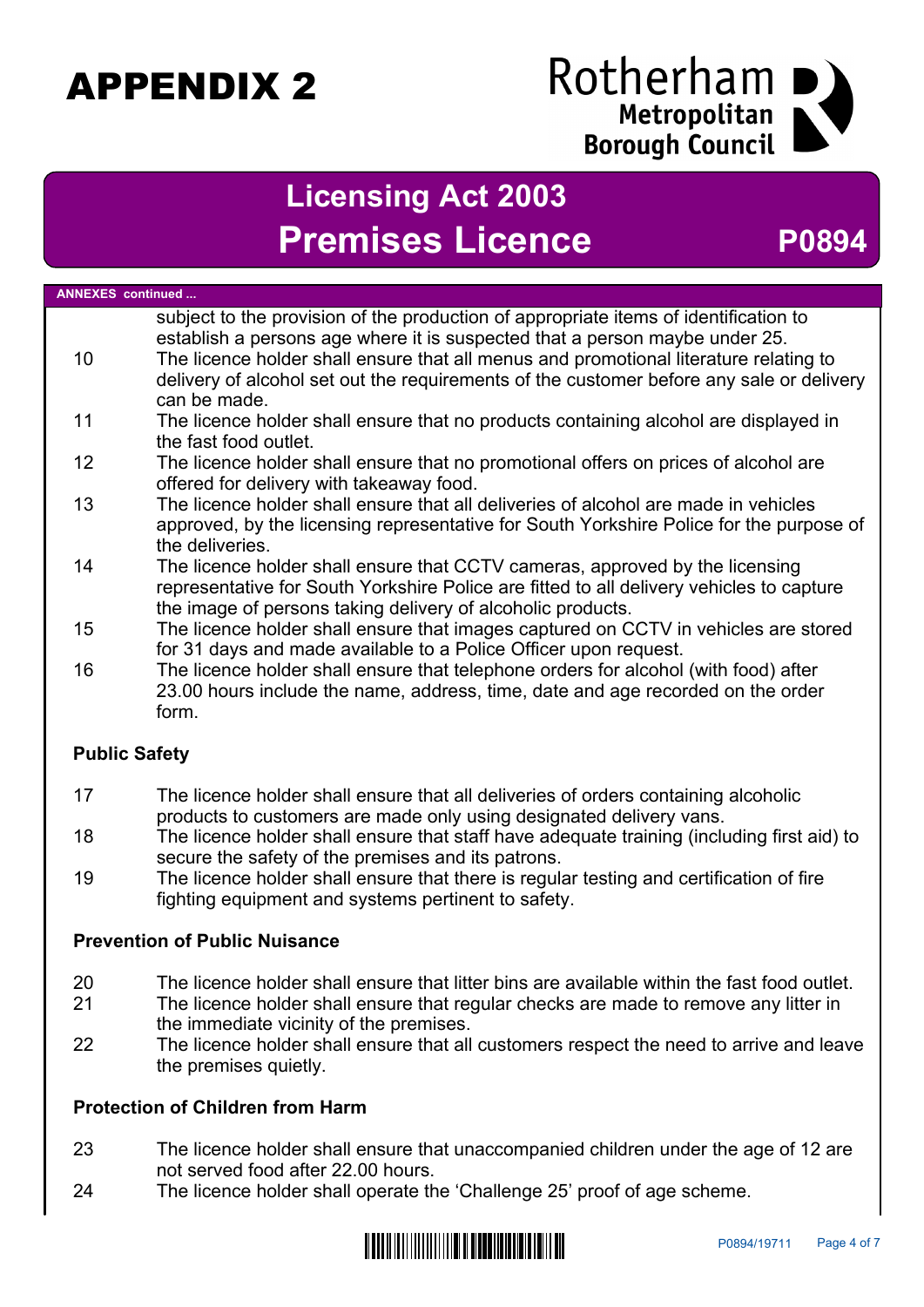

## **Licensing Act 2003 Premises Licence** P0894

**ANNEXES continued ...**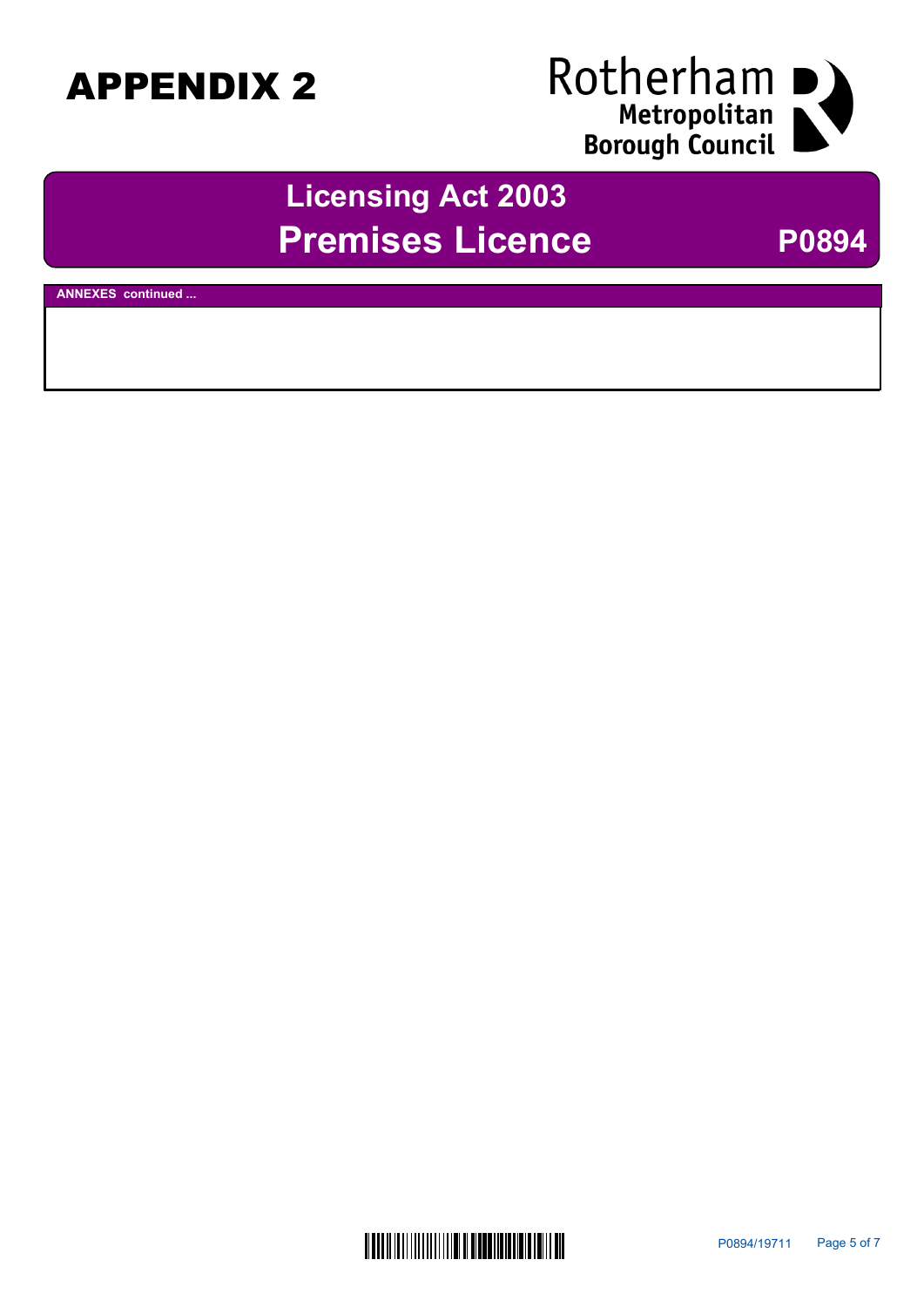### Rotherham I Metropolitan **Borough Council**

## **Licensing Act 2003 Premises Licence Summary P0894**

Premises Details

### **POSTAL ADDRESS OF PREMISES, OR IF NONE, ORDNANCE SURVEY MAP REFERENCE OR DESCRIPTION**

### **Pizza Pizza**

116 High Street, Maltby, Rotherham, South Yorkshire, S66 7BN. Telephone 01709 813399

#### **WHERE THE LICENCE IS TIME LIMITED THE DATES**

Not applicable

#### **LICENSABLE ACTIVITIES AUTHORISED BY THE LICENCE**

- provision of late night refreshment

- the sale by retail of alcohol

| THE TIMES THE LICENCE AUTHORISES THE CARRYING OUT OF LICENSABLE ACTIVITIES |                                             |                     |         |
|----------------------------------------------------------------------------|---------------------------------------------|---------------------|---------|
| Activity (and Area if applicable)                                          | <b>Description</b>                          | <b>Time From</b>    | Time To |
| Late night refreshment (Indoors & Outdoors)                                |                                             |                     |         |
|                                                                            | Monday to Thursday<br>the following morning | 11:00 <sub>pm</sub> | 1:00am  |
|                                                                            | Friday to Sunday<br>the following morning   | 11:00pm             | 2:00am  |
| The sale by retail of alcohol for consumption OFF the premises only        |                                             |                     |         |
|                                                                            | Sunday to Thursday                          | 5:00 <sub>pm</sub>  | 11:30am |
|                                                                            | Friday and Saturday<br>on following morning | 5:00 <sub>pm</sub>  | 1:00am  |

| THE OPENING HOURS OF THE PREMISES |                                             |                    |         |
|-----------------------------------|---------------------------------------------|--------------------|---------|
|                                   | <b>Description</b>                          | <b>Time From</b>   | Time To |
|                                   | Monday to Thursday<br>the following morning | 5:00 <sub>pm</sub> | 1:00am  |
|                                   | Friday to Sunday<br>the following morning   | 5:00 <sub>pm</sub> | 2:00am  |

**WHERE THE LICENCE AUTHORISES SUPPLIES OF ALCOHOL WHETHER THESE ARE ON AND / OR OFF SUPPLIES**

- The sale by retail of alcohol for consumption OFF the premises only

**NAME, (REGISTERED) ADDRESS OF HOLDER OF PREMISES LICENCE**

Mohsen Koohi 116 High Street, Maltby, South Yorkshire, S66 7BN.

**REGISTERED NUMBER OF HOLDER, FOR EXAMPLE COMPANY NUMBER, CHARITY NUMBER (WHERE APPLICABLE)**